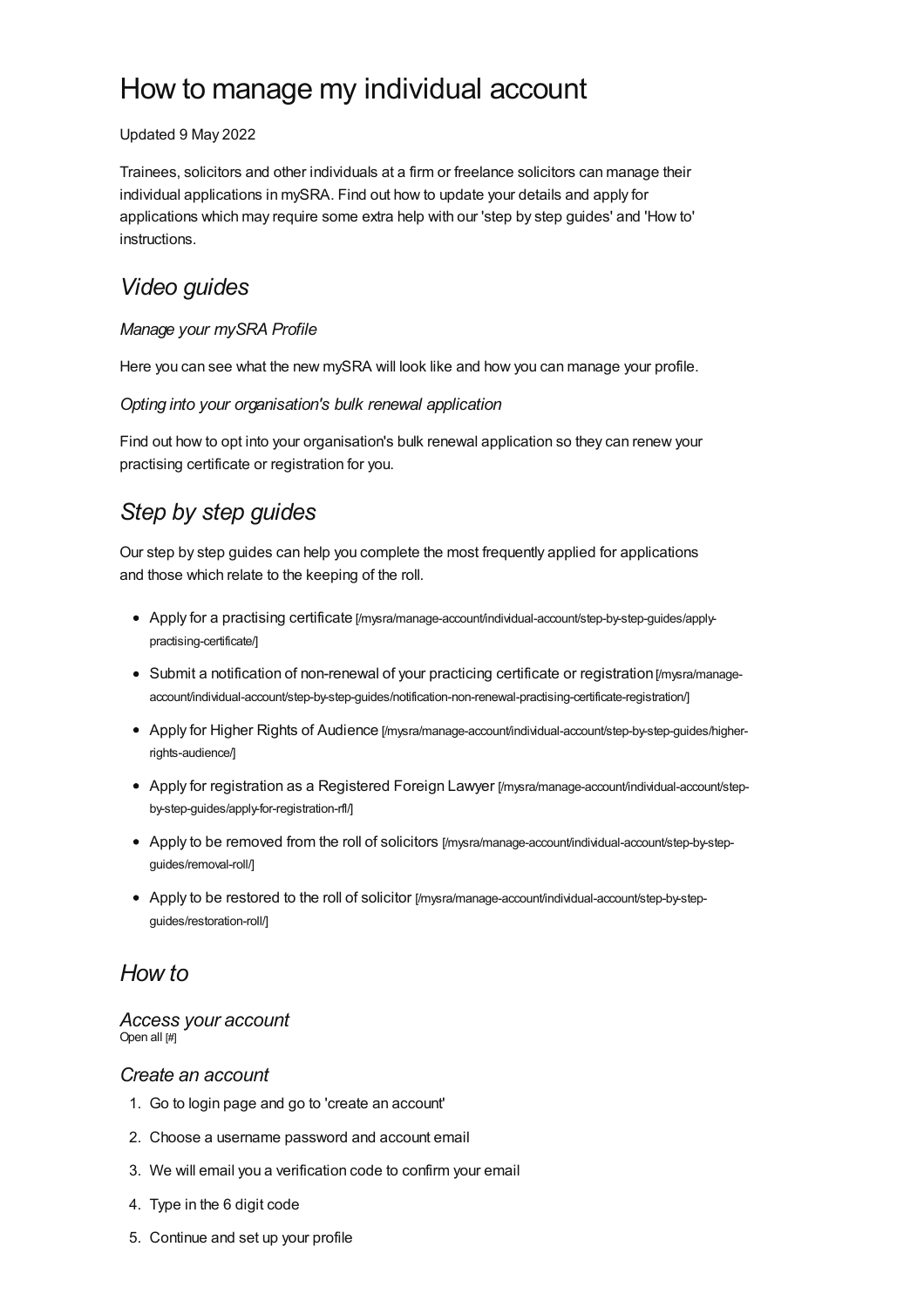- 6. Fill in all profile details and finish set up
- 7. Click Save
- 8. You can now login and access mySRA

#### *[Forgotten](#page-1-0) password*

- <span id="page-1-0"></span>1. Go to login page. Click on Forgotten password link.
- 2. Enter username and account email address.
- 3. We will email you a verification code
- 4. Type in the 6 digit code and submit
- 5. Enter new password and confirm
- 6. You can now sign in to access your account.

#### *Forgotten [username](#page-1-1)*

- <span id="page-1-1"></span>1. Click forgotten username
- 2. Enter the email address used for your account
- 3. Click Submit
- 4. You will then be sent your username to your account email address

#### *Unlock my [account](#page-1-2)*

- <span id="page-1-2"></span>1. After 10 incorrect password attempts, your account will be locked.
- 2. To do this, you should select Forgotten Password on the login page
- 3. Enter your username and your account email address
- 4. Click 'Email me my verification code'
- 5. The code will be emailed to you
- 6. Enter the 6 digit code and continue
- 7. Then enter and confirm your new password
- 8. Go back to the login page to login with your new password

### *Contact us if you have a [problem](#page-1-3) with your account*

<span id="page-1-3"></span>See our contact us page [\[/home/contact-us/\]](https://www.sra.org.uk/home/contact-us/) if you have an issue.

#### *Update your work details* Open all [#]

#### *Add a work [category](#page-1-4)*

- <span id="page-1-4"></span>1. To add work categories such as children's law or banking, select 'my profile' tab
- 2. Select the Practising Status tab
- 3. Click edit
- 4. Click Add, under the title work category. Select the work category
- 5. Click Save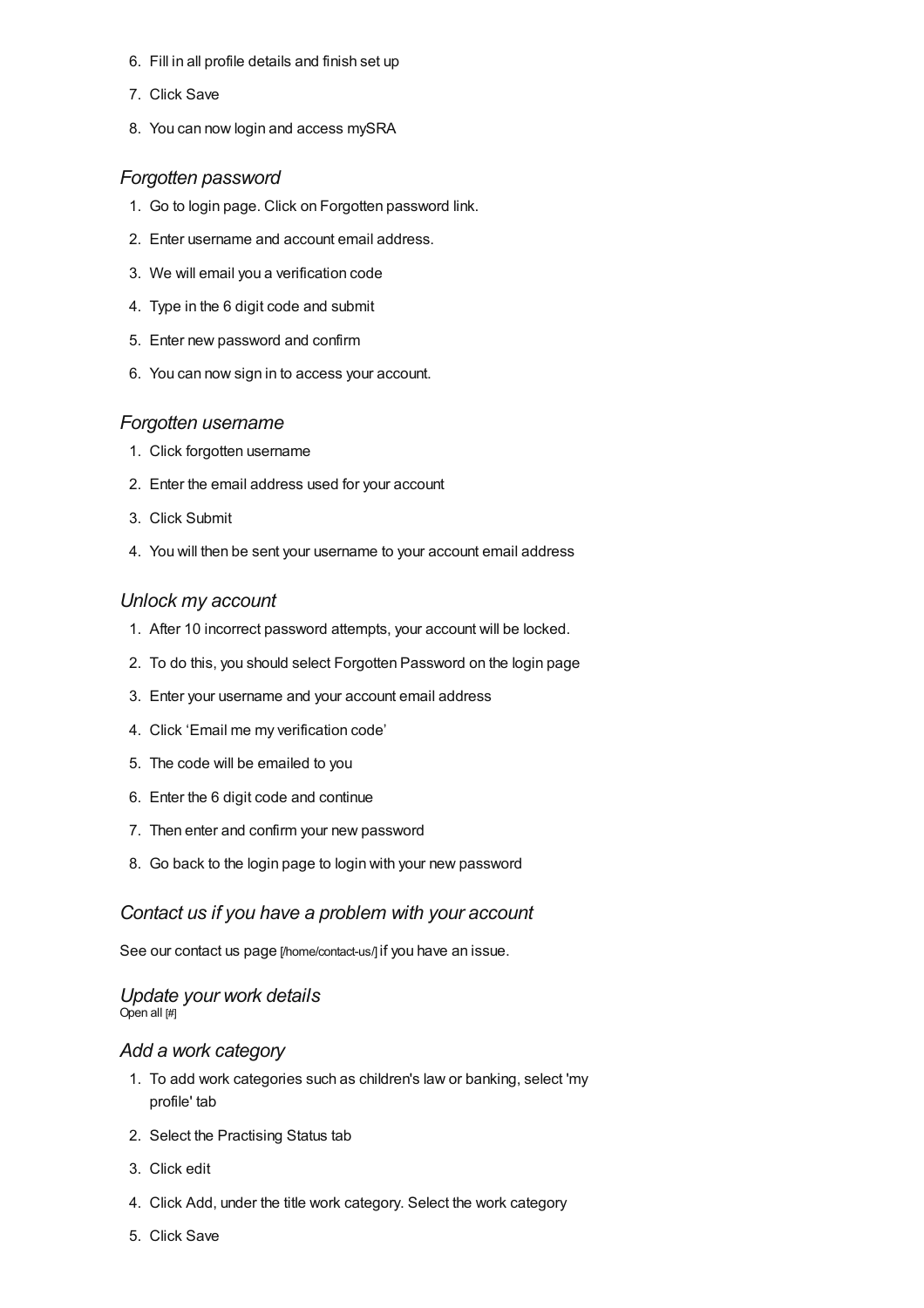### *Change my [practising](#page-2-0) status*

- <span id="page-2-0"></span>1. Select my profile then edit
- 2. Click Practising Status tab
- 3. Click Edit. Use the drop down to tell us if you do or do not want a practising certificate
- 4. Click Save

Find out how to renew your practising certificate [\[/mysra/manage-account/individual-account/step-by-step](https://www.sra.org.uk/mysra/manage-account/individual-account/step-by-step-guides/apply-practising-certificate/)guides/apply-practising-certificate/] .

### *Apply for a [practising](#page-2-1) certificate*

<span id="page-2-1"></span>If you need a practising certificate you can access this in Start a new application.

### *Register a period of [recognised](#page-2-2) training*

<span id="page-2-2"></span>If you are eligible you will be able to register your training. Find out more about how to register your training [\[/become-solicitor/legal-practice-course-route/period-recognised-training/managing](https://www.sra.org.uk/become-solicitor/legal-practice-course-route/period-recognised-training/managing-trainees/registering-trainee/)trainees/registering-trainee/] .

### *Adding or removing [employment](#page-2-3) details and/or roles*

- <span id="page-2-3"></span>1. Go into your profile
- 2. Click work details and add employment
- 3. Search for your organisation and click add
- 4. Complete the fields such as start date
- 5. Confirm any roles you hold
- 6. Click Save

### *Opt in so that your [organisation](#page-2-4) can manage your personal information*

- <span id="page-2-4"></span>1. Go into your profile
- 2. Click work details and add employment
- 3. Search for your organisation and click add
- 4. Complete the fields such as start date, position and if you hold a role
- 5. Click Iwant the firm to manage my information. This option will only appear if the organisation offer that service.
- 6. Click Save

### *Opt in to an [organisation's](#page-2-5) bulk renewal application*

- <span id="page-2-5"></span>1. Go into your profile
- 2. Click work details
- 3. Select Manage
- 4. Click Iwant to opt into the organisation's bulk renewal. This option will only be available if the organisation complete a bulk renewal application.
- 5. Click Save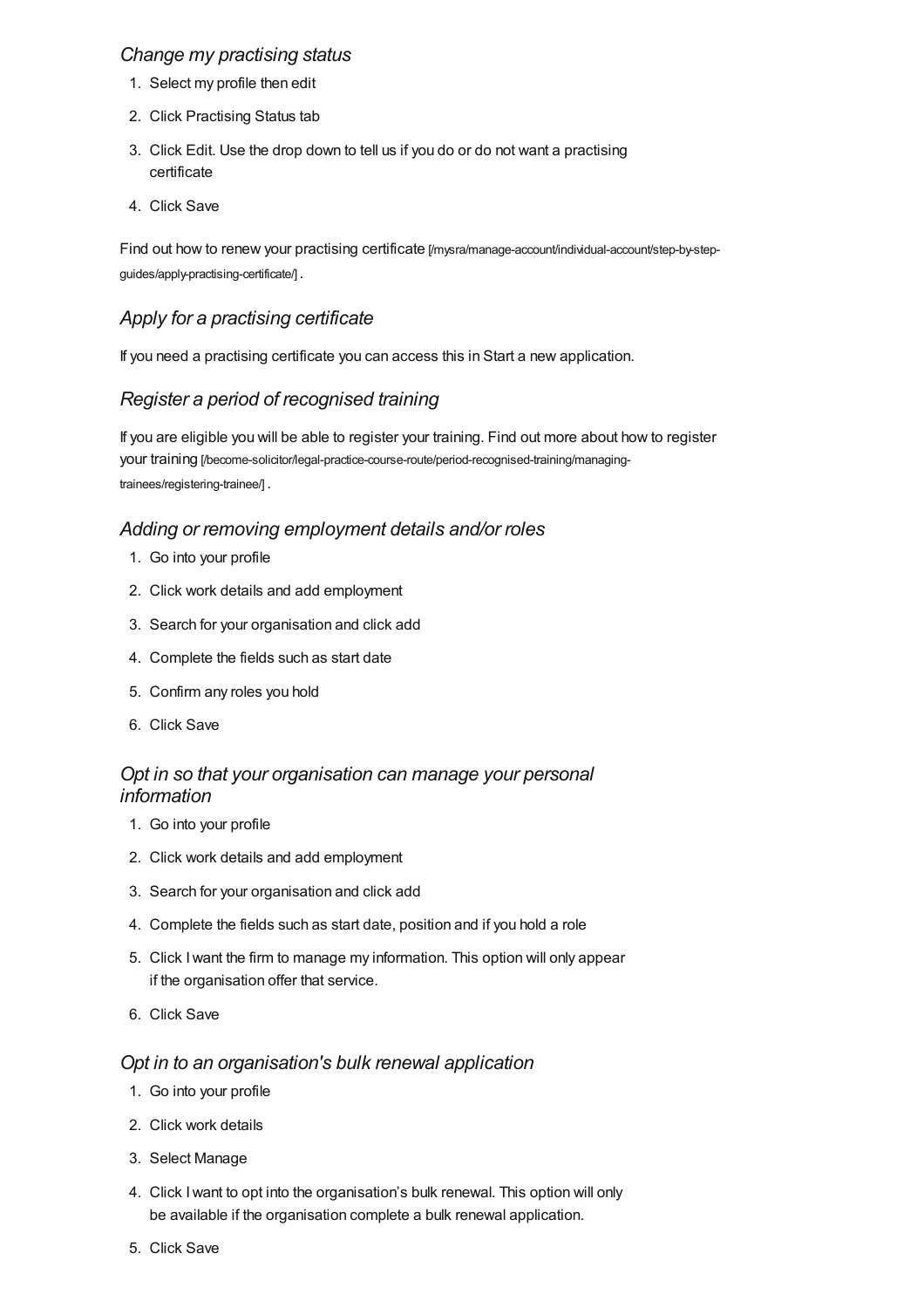### *[How](#page-3-0) to opt out*

- <span id="page-3-0"></span>1. Go into your profile
- 2. Click work details
- 3. Select Manage
- 4. Untick the relevant option for Iwant the firm to manage my information or I want to opt into the organisation's bulk renewal
- 5. Click Save

#### *Update my personal information* Open all [#]

### *[Change](#page-3-1) my name*

- <span id="page-3-1"></span>1. Go to my profile and click edit
- 2. Edit your name
- 3. You will need to upload a supporting document, such as a marriage certificate, decree nisi or deed poll documentation
- 4. Use the drop down to confirm what the documentation is
- 5. Click Save

### *[Change](#page-3-2) my address*

- <span id="page-3-2"></span>1. Go to My Profile and click edit
- 2. Once you have changed your address click Save.

### *Change my account email [address,](#page-3-3) contact email address or phone number*

- <span id="page-3-3"></span>1. Go to My Profile, you can edit any of these contact details.
- 2. Once you have edited them click Save.

### *Edit your equality and diversity [information](#page-3-4)*

- <span id="page-3-4"></span>1. Go to 'my profile'
- 2. Select the Equality and diversity tab
- 3. Click edit. Once you have amended your data, click Save.

### *Find out if I have [outstanding](#page-3-5) actions*

<span id="page-3-5"></span>If you want to check which actions are outstanding, go to the Actions tab.

### *Qualifying work experience*

### *[Confirming](#page-4-0) qualifying work experience*

- 1. You'll receive an email letting you know there is a period of QWE for you to confirm
- 2. Use the link in the email and log in to mySRA